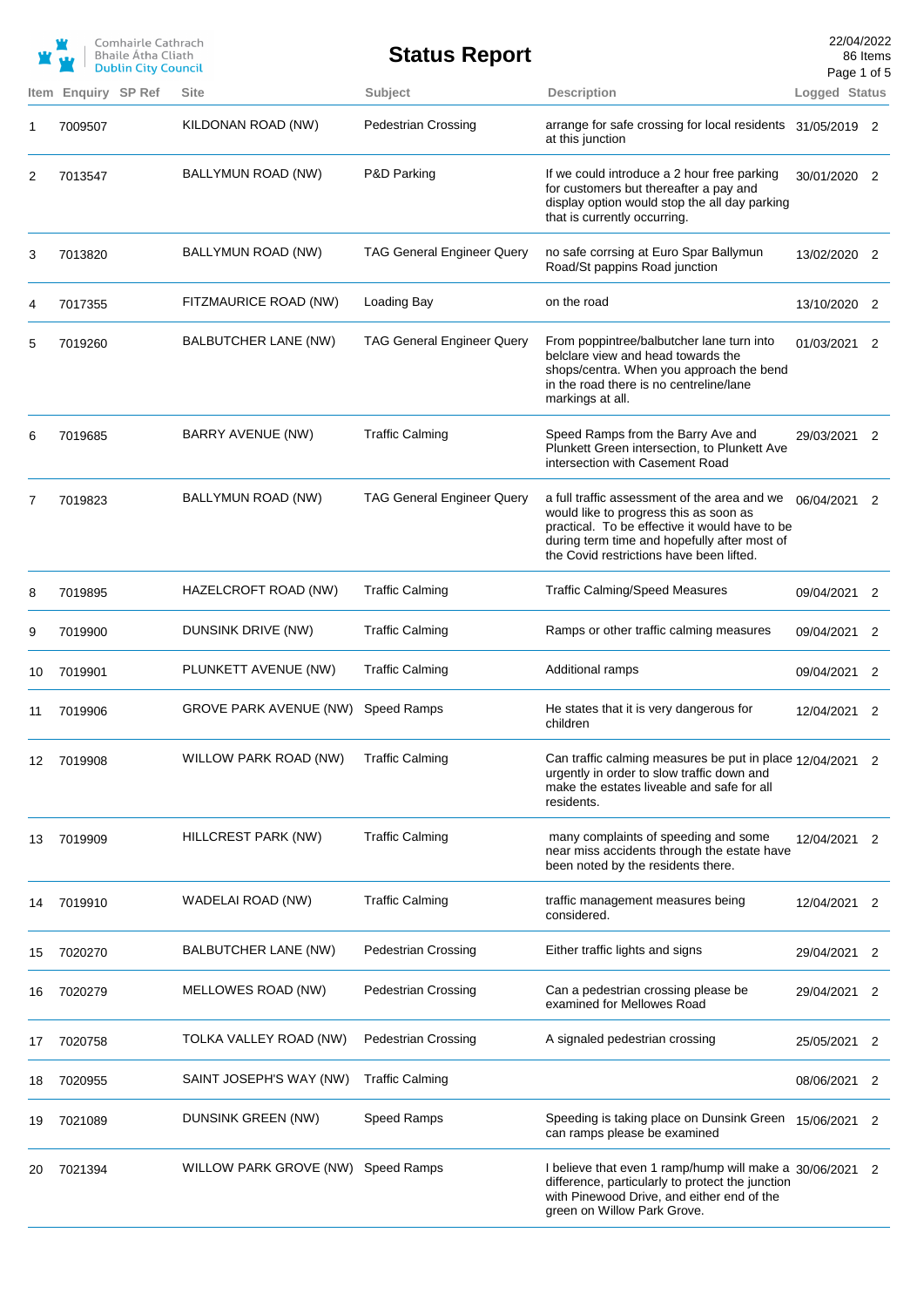|    |                     | Comhairle Cathrach<br><b>Bhaile Atha Cliath</b><br><b>Dublin City Council</b> |                                     | <b>Status Report</b>       |                                                                                                                                                                                                                                                                        |               | 22/04/2022<br>86 Items<br>Page 2 of 5 |
|----|---------------------|-------------------------------------------------------------------------------|-------------------------------------|----------------------------|------------------------------------------------------------------------------------------------------------------------------------------------------------------------------------------------------------------------------------------------------------------------|---------------|---------------------------------------|
|    | Item Enquiry SP Ref |                                                                               | <b>Site</b>                         | Subject                    | <b>Description</b>                                                                                                                                                                                                                                                     | Logged Status |                                       |
| 21 | 7021999             |                                                                               | CEDARWOOD ROAD (NW)                 | Speed Ramps                | Motorists are taking this blind turn at such a 06/08/2021<br>speed, there is genuine concern for<br>residents safety                                                                                                                                                   |               | -2                                    |
| 22 | 7022281             |                                                                               | GLASANAON ROAD (NW)                 | <b>Pedestrian Crossing</b> | A pedestrian crossing                                                                                                                                                                                                                                                  | 23/08/2021    | 2                                     |
| 23 | 7022352             |                                                                               | <b>WILLOW PARK CRESCENT</b><br>(NW) | <b>Traffic Calming</b>     | Is it possible please to have ramps<br>reinstalled or heightened? We don't want<br>Willow Park Crescent turned into a main<br>road.                                                                                                                                    | 27/08/2021 2  |                                       |
| 24 | 7022521             |                                                                               | MELLOWES PARK (NW)                  | Speed Ramps                | Can speed ramps please be<br>examined/improved on Mellowes Park                                                                                                                                                                                                        | 08/09/2021    | 2                                     |
| 25 | 7022529             |                                                                               | BALBUTCHER LANE (NW)                | <b>Traffic Calming</b>     | arrange for a speed survey to be taken at<br>and to consider any further measures that<br>might assist in reducing the speed of cars on<br>that road.                                                                                                                  | 09/09/2021    | 2                                     |
| 26 | 7022532             |                                                                               | <b>BALLYGALL PARADE (NW)</b>        | <b>Traffic Calming</b>     | to arrange for a traffic survey to be carried<br>out at in respect of speeding and<br>rat-running, including a review of the spacing<br>of the existing ramps as residents express<br>serious concern regarding high speeds, high<br>volumes and the use of scramblers | 09/09/2021 2  |                                       |
| 27 | 7022611             |                                                                               | <b>WELLMOUNT CRESCENT</b><br>(NW)   | Speed Ramps                | Can ramps be examined for Wellmount<br>Crescent to reduce speeding                                                                                                                                                                                                     | 14/09/2021 2  |                                       |
| 28 | 7022674             |                                                                               | SHANLISS AVENUE (NW)                | <b>Traffic Calming</b>     | No Left turn off Shanliss Ave with ramps<br>No Right turn off shanliss road onto shanliss<br>drive.<br>Both options in conjunction with TWO<br>RAMPS.<br>Close Off one end of road.                                                                                    | 16/09/2021    | 2                                     |
| 29 | 7022717             |                                                                               | CARRIG ROAD (NW)                    | <b>Traffic Calming</b>     | We are requesting ramps for traffic calming 20/09/2021 2                                                                                                                                                                                                               |               |                                       |
| 30 | 7022900             |                                                                               | MCKEE AVENUE (NW)                   | <b>Traffic Calming</b>     | Additional ramps /traffic calming                                                                                                                                                                                                                                      | 30/09/2021 2  |                                       |
| 31 | 7022903             |                                                                               | BALLYGALL ROAD WEST<br>(NW)         | <b>Yellow Box</b>          | Additional signage/yellow box                                                                                                                                                                                                                                          | 30/09/2021    | 2                                     |
| 32 | 7022964             |                                                                               | <b>GRIFFITH ROAD (NW)</b>           | <b>Traffic Calming</b>     | Traffic calming i.e speed ramps or returning 05/10/2021 2<br>the road to a cul de sac                                                                                                                                                                                  |               |                                       |
| 33 | 7023062             |                                                                               | HILLCREST PARK (NW)                 | <b>Traffic Calming</b>     | Ramps or other traffic calming solutions                                                                                                                                                                                                                               | 11/10/2021    | 2                                     |
| 34 | 7023396             |                                                                               | BALLYMUN ROAD (NW)                  | P&D/Permit Parking         | Review contradictory parking measures, and 26/10/2021 2<br>install correct road markings, particularly to<br>exclude the 2 driveways at Ballymun Road.                                                                                                                 |               |                                       |
| 35 | 7023652             |                                                                               | HILLCREST PARK (NW)                 | <b>Traffic Calming</b>     | Because the secondary school opens its<br>gates into the estate it means that cars<br>come in volumes to drop off students and at<br>collection times.                                                                                                                 | 12/11/2021    | 2                                     |
| 36 | 7023949             |                                                                               | GLASANAON ROAD (NW)                 | <b>Traffic Calming</b>     | Something will have to be done regarding<br>the speeds in residential areas this cannot<br>go on.                                                                                                                                                                      | 02/12/2021 2  |                                       |
| 37 | 7023950             |                                                                               | SANDYHILL GARDENS (NW)              | <b>Traffic Calming</b>     | Can this part of Sillogue Road be examined 02/12/2021 2<br>for suitable traffic calming                                                                                                                                                                                |               |                                       |
| 38 | 7024019             |                                                                               | FAIRLAWN ROAD (NW)                  | Speed Ramps                | Please install Ramps at entrance and along 08/12/2021 2<br>Fairlawn Road, or wherever you would deem<br>appropriate to stop the dangerous and<br>reckless speeding along the road.                                                                                     |               |                                       |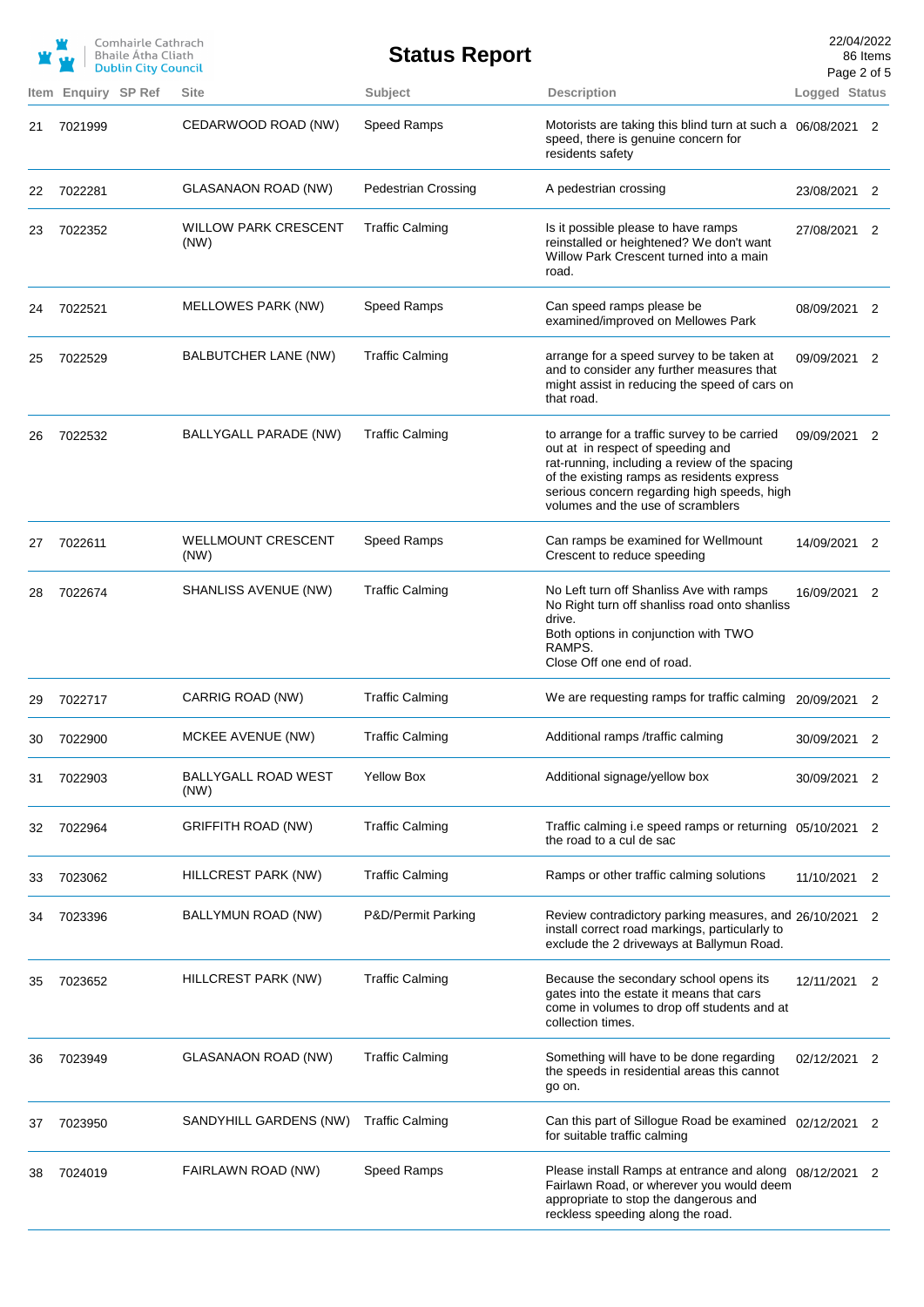|            | <b>Enguiry SP Ref</b> | Comhairle Cathrach<br><b>Bhaile Atha Cliath</b><br><b>Dublin City Council</b> | <b>Site</b>                                  | <b>Status Report</b><br><b>Subject</b> | <b>Description</b>                                                                                                                                                               | 22/04/2022<br>Page 3 of 5<br>Logged Status | 86 Items |
|------------|-----------------------|-------------------------------------------------------------------------------|----------------------------------------------|----------------------------------------|----------------------------------------------------------------------------------------------------------------------------------------------------------------------------------|--------------------------------------------|----------|
| Item<br>39 | 7024349               |                                                                               | DANE ROAD (NW)                               | <b>Traffic Calming</b>                 | to consider ramps or other traffic calming<br>measures on Dane Road leading up the<br>church as the cars are coming down that<br>road very fast.                                 | 11/01/2022 2                               |          |
| 40         | 7024352               |                                                                               | TOLKA ESTATE (NW)                            | Pedestrian Crossing                    | can a pedestrian crossing/traffic lights be put 12/01/2022 2<br>in place at the junction of Tolka Estate and<br>Northland Drive.                                                 |                                            |          |
| 41         | 7024415               |                                                                               | JAMESTOWN ROAD (NW)                          | <b>TAG General Engineer Query</b>      | A new left lane or a review of the junction to 17/01/2022 2<br>examine the traffic flow                                                                                          |                                            |          |
| 42         | 7024438               |                                                                               | ARD NA MEALA (NW)                            | Double Yellow Lines                    | DYLs to peserve vehicular access for Burren 17/01/2022 2<br>Court senior citizens complex.                                                                                       |                                            |          |
| 43         | 7024797               |                                                                               | SAINT HELENA'S ROAD (NW) Traffic Calming     |                                        | Traffic calming and safety measures for<br>Saint Helena's Road, for bend coming from<br>The Scout's Den towards Kippure Park.                                                    | 08/02/2022 2                               |          |
| 44         | 7025055               |                                                                               | BROOKVILLE (NW)                              | Double Yellow Lines                    | DYLs to preserve access to drainage pit.                                                                                                                                         | 21/02/2022 2                               |          |
| 45         | 7025230               |                                                                               | WELLMOUNT ROAD (NW)                          | ITS Right Turn Filter Light            | Wants a right hand turning signal as well as 01/03/2022 2<br>left hand as both come on at same time<br>causing congestion.                                                       |                                            |          |
| 46         | 7025268               |                                                                               | SAINT HELENA'S ROAD (NW) Pedestrian Crossing |                                        | A pedestrian crossing                                                                                                                                                            | 03/03/2022 2                               |          |
| 47         | 7025297               |                                                                               | ABBOTSTOWN ROAD (NW)                         | <b>Traffic Calming</b>                 | Can speed ramps be examined for<br>Abbotstown Road, motorists are using it as<br>a rat run to avoid the traffic lights on<br>Cappagh Road                                        | 04/03/2022 2                               |          |
| 48         | 7025320               |                                                                               | DUNSINK AVENUE (NW)                          | <b>Traffic Calming</b>                 | Better and additional ramps                                                                                                                                                      | 07/03/2022 2                               |          |
| 49         | 7025321               |                                                                               | FARNHAM DRIVE (NW)                           | <b>Pedestrian Crossing</b>             | Can a pedestrian crossing/zebra crossing<br>please be examined for Farnham Drive<br>(where Erin's Isle GAA) is ? Its a very busy<br>road with school near by and sports pitches. | 07/03/2022 2                               |          |
| 50         | 7025781               |                                                                               | <b>GLASNEVIN AVENUE (NW)</b>                 | <b>Pedestrian Crossing</b>             | Just wondering if it was possible to try & get 01/04/2022 2<br>a pedestrian crossing at either side of the big<br>roundabout on Glasnevin Ave.                                   |                                            |          |
| 51         | 7007528               |                                                                               | BALLYGALL ROAD EAST (NW) Pedestrian Crossing |                                        | Pedestrian crossing for safety of<br>school-goers.                                                                                                                               | 20/02/2019 4                               |          |
| 52         | 7012763               |                                                                               | CAPPAGH AVENUE (NW)                          | <b>TAG General Engineer Query</b>      | ramp required beside the steps and a<br>handrail provided at this location.<br>(Refers to CQ3 NWAC 10102019)                                                                     | 04/12/2019                                 | 4        |
| 53         | 7017827               |                                                                               | SYCAMORE PARK (NW)                           | <b>TAG General Engineer Query</b>      | Install 30kph roundel at the entrance of<br>Sycamore Park as the speed limit sign is not<br>visible to anyone turning LEFT from<br>Sycamore Road.                                | 10/11/2020                                 | 4        |
| 54         | 7019329               |                                                                               | KILDONAN ROAD (NW)                           | <b>Children Crossing Sign</b>          | Children-at-play signage for this section of<br>Kildonan Road.                                                                                                                   | 03/03/2021                                 | 4        |
| 55         | 7019401               |                                                                               | BALLYMUN ROAD (NW)                           | <b>TAG General Engineer Query</b>      | More road markingssomething to keep<br>people from veering into left lane                                                                                                        | 09/03/2021                                 | 4        |
| 56         | 7019830               |                                                                               | CLANCY ROAD (NW)                             | <b>TAG General Engineer Query</b>      | Closing Clancy Road off from Clancy<br>Avenue with barrier posts.                                                                                                                | 06/04/2021                                 | 4        |
| 57         | 7019911               |                                                                               | JAMESTOWN ROAD (NW)                          | <b>Traffic Calming</b>                 | Lowering of existing Speed Limit and Traffic 12/04/2021<br><b>Calming Ramps</b>                                                                                                  |                                            | 4        |
| 58         | 7019913               |                                                                               | DUNSINK DRIVE (NW)                           | <b>TAG General Engineer Query</b>      | Marked Car Spaces                                                                                                                                                                | 12/04/2021                                 | 4        |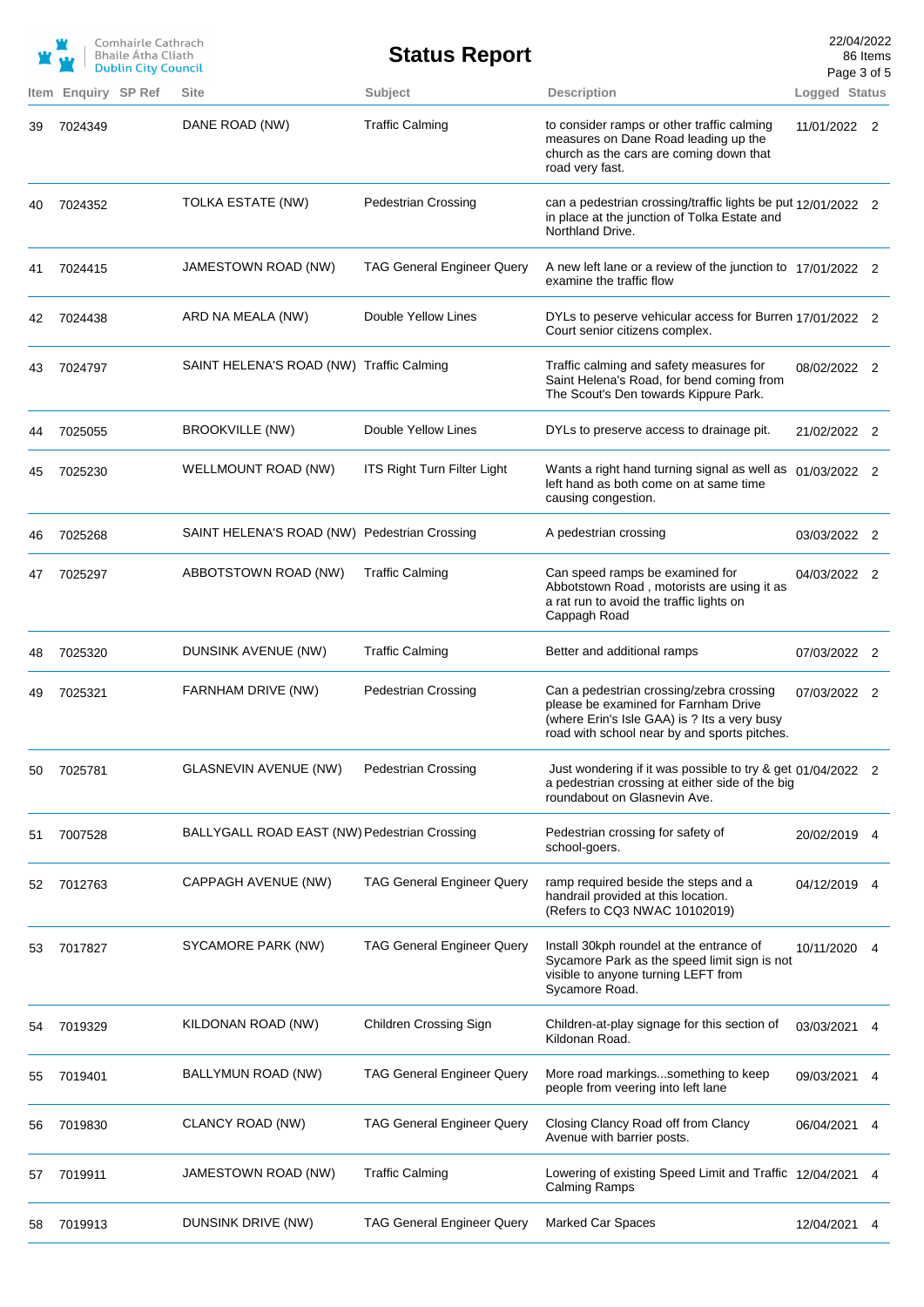|    |                     | Comhairle Cathrach<br>Bhaile Átha Cliath<br><b>Dublin City Council</b> |                                            | <b>Status Report</b>              |                                                                                                                                                                        | 22/04/2022<br>Page 4 of 5 | 86 Items |
|----|---------------------|------------------------------------------------------------------------|--------------------------------------------|-----------------------------------|------------------------------------------------------------------------------------------------------------------------------------------------------------------------|---------------------------|----------|
|    | Item Enquiry SP Ref |                                                                        | <b>Site</b>                                | Subject                           | <b>Description</b>                                                                                                                                                     | Logged Status             |          |
| 59 | 7020335             |                                                                        | LONGDALE TERRACE (NW)                      | Disab Park Bay Residential        | Disabled parking bay for 60 Longdale<br>Terrace.                                                                                                                       | 04/05/2021 4              |          |
| 60 | 7020889             |                                                                        | WOODHAZEL CLOSE (NW)                       | <b>Traffic Calming</b>            | ramp or traffic signs warning cars to slow<br>down                                                                                                                     | 02/06/2021 4              |          |
| 61 | 7022351             |                                                                        | GATEWAY CRESCENT (NW)                      | Disab Park Bay Residential        | Disabled parking bay for 20 Wad River<br>Close.                                                                                                                        | 27/08/2021 4              |          |
| 62 | 7022607             |                                                                        | SAINT CANICE'S PARK (NW)                   | <b>TAG General Engineer Query</b> | Request for Slow/Stop Signage                                                                                                                                          | 13/09/2021                | 4        |
| 63 | 7022622             |                                                                        | KIPPURE PARK (NW)                          | Children Crossing Sign            | there is currently a problem with speeding<br>traffic in the cul de sac.                                                                                               | 14/09/2021                | 4        |
| 64 | 7023829             |                                                                        | GLASNAMANA ROAD (NW)                       | Cul-De-Sac                        | at thejunction of Glasilawn Avenue and<br>Glasnamana Road.                                                                                                             | 23/11/2021 4              |          |
| 65 | 7023920             |                                                                        | SEAMUS ENNIS ROAD (NW)                     | <b>Yellow Box</b>                 | Difficulty with cars taking a left turn from the 30/11/2021<br>North Road onto Seamus Ennis Road                                                                       |                           | 4        |
| 66 | 7024322             |                                                                        | GROVE WOOD (NW)                            | <b>Children Crossing Sign</b>     | Additional "Children at Play" signage through 07/01/2022 4<br>the estate                                                                                               |                           |          |
| 67 | 7024777             |                                                                        | WESTWOOD ROAD (NW)                         | <b>Traffic Calming</b>            | Ramps/traffic calming                                                                                                                                                  | 04/02/2022 4              |          |
| 68 | 7024794             |                                                                        | WOODHAZEL TERRACE (NW) Double Yellow Lines |                                   | Large lorries are parking outside Gaelscoil<br>Bhaile Munna on Woodhazel Terrace where<br>school children cross and there is soon to be<br>a traffic warden.           | 08/02/2022 4              |          |
| 69 | 7024900             |                                                                        | TOLKA COTTAGES (NW)                        |                                   | Disab Park Bay Resid (Rescind) Rescind disabled parking bay outside 12<br>Tolka Cottages, as it is no longer in use.                                                   | 10/02/2022 4              |          |
| 70 | 7025203             |                                                                        | MAIN STREET (NW)                           | Disab Park Bay General            | on Main Street Finglas near the Medical<br>Centre.                                                                                                                     | 01/03/2022 4              |          |
|    | 7025494             |                                                                        | <b>GLASNEVIN AVENUE (NW)</b>               | Double Yellow Lines               | at entrance to the Autobahn Pub carpark.                                                                                                                               | 16/03/2022 4              |          |
| 72 | 7025530             |                                                                        | BALLYGALL ROAD WEST<br>(NW)                | <b>Bus Stop Marking</b>           | As part of Bus Connects, Bus Stop Markings 21/03/2022 4<br>and associated signage/restrictions.                                                                        |                           |          |
| 73 | 7025533             |                                                                        | BALBUTCHER LANE (NW)                       | <b>Bus Stop Marking</b>           | As part of Bus Connects, Bus Stop Markings 21/03/2022 4<br>and associated signage/restrictions.                                                                        |                           |          |
| 74 | 7025534             |                                                                        | SEAMUS ENNIS ROAD (NW)                     | <b>Bus Stop Marking</b>           | As part of Bus Connects, Bus Stop Markings 21/03/2022 4<br>and associated signage/restrictions.                                                                        |                           |          |
| 75 | 7025539             |                                                                        | <b>GLASNEVIN AVENUE (NW)</b>               | <b>Bus Stop Marking</b>           | As part of Bus Connects, Bus Stop Marking 21/03/2022 4<br>and asociated signage/restrictions.                                                                          |                           |          |
| 76 | 7025693             |                                                                        | MAIN STREET (NW)                           | <b>Bus Stop Marking</b>           | bus stop markings/signage as part of<br><b>BusConnects</b>                                                                                                             | 29/03/2022 4              |          |
| 77 | 7025846             |                                                                        | SEAMUS ENNIS ROAD (NW)                     | Double Yellow Lines               | As part of BusConnects (amendment to<br>Phase 3 Stats).                                                                                                                | 05/04/2022 4              |          |
| 78 | 7025903             |                                                                        | SAINT PAPPIN ROAD (NW)                     | <b>Parking Restrictions</b>       | A yellow box or something else that would<br>stop cars parking there/blocking access                                                                                   | 07/04/2022 4              |          |
| 79 |                     |                                                                        | 90047648 SP_36503 FARNHAM DRIVE (NW)       | 3.5 Tonne Limit                   | on Farnham Drive from the junction with<br>Wellmount Road to the gates of Erin's isle.                                                                                 | 13/02/2017 5              |          |
| 80 | 7011301             |                                                                        | SAINT HELENA'S ROAD (NW) 3.5 Tonne Limit   |                                   | Weight restrictions to prevent HGVs from<br>using St Helena's Road to access Tescos<br>supermarket, as there is already a main<br>entrance for Tescos on Finglas Road. | 11/09/2019 5              |          |